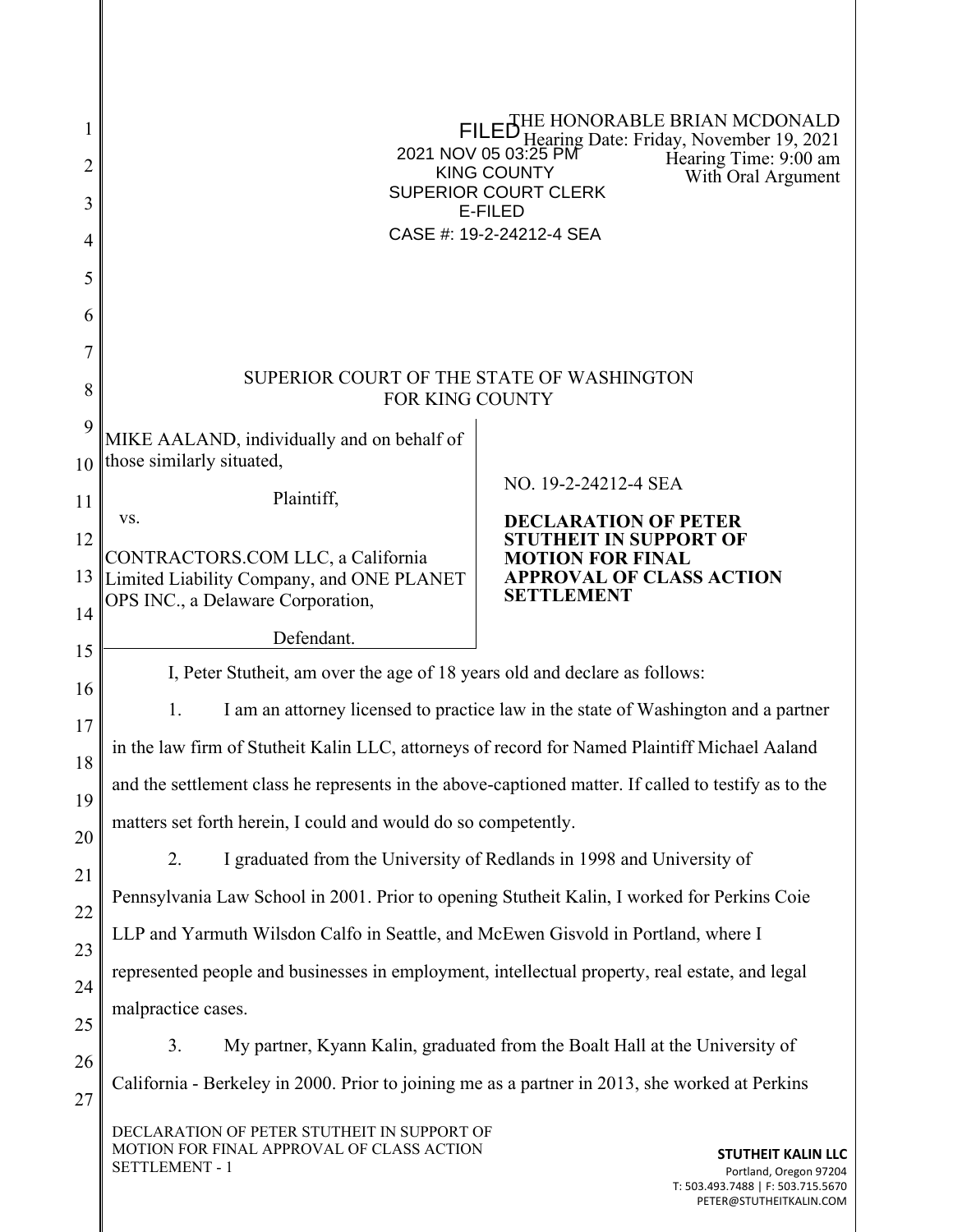DECLARATION OF PETER STUTHEIT IN SUPPORT OF MOTION FOR FINAL APPROVAL OF CLASS ACTION SETTLEMENT - 2 1 2 3 4 5 6 7 8 9 10 11 12 13 14 15 16 17 18 19 20 21 22 23 24 25 26 27 **STUTHEIT KALIN LLC** Coie and Ongaro Burt P.C. (and successor firms) in California, devoting the bulk of her practice to employment defense, including defense of numerous class actions for publicly traded companies. 4. Since starting my own firm, my law partner and I have represented or currently represent both individual plaintiffs in employment cases and plaintiffs in numerous employment class actions in addition to this one. HKM Employment Attorneys LLP ("HKM"), co-counsel in this case, also has extensive experience representing plaintiffs in class actions. Over the last several years, my firm and HKM have jointly litigated the following class actions: *Bennett v. Providence Health & Services,* 21-2-13058-1 SEA (King County Superior Court 2021) (pending putative wage and hour class action); *Benelli and Dewitt v. PeaceHealth,* 6:21-cv-00825-AA (Dist. Or. Court of Oregon, Eugene Division) (pending putative wage and hour class action); *Bosch v. Peacehealth,* 20-2-00924-06 (Clark County Super Court 2020) (pending certified wage and hour class action); *Carson et al. v. AMD Kashi Inc. dba Cheers Bar & Grill,* Case No. 17-2-29644- 9 SEA (King County Superior Court 2020) (class recovery on certified wage claims); *Giroux et al. v. Essex Property Trust, Inc.,* No 16-CV-01722-HSG (N.D. Cal. 2018) (class recovery in data breach case); *Gonzalez v. Providence,* No. 19-2-27751-3 SEA (King County Superior Court 2019) (pending putative wage and hour class action); *Koshman v. MultiCare Health System,* Case No. 20-2-15648-5 SEA (King County Superior Court) (pending putative wage and hour class action); *McGann v. Ladybug Espresso,* Case No. 19-2-31531-8 SEA (King County Superior Court) (settled class claim for unpaid wages); *McKiernan v. Act Fast Delivery of Washington,* Case No. 16- 2-03389-0-SEA (King County Superior Court) (class recovery in wage and hour case); *Monaco et al. v. D.A. Davidson Companies,* No. 5:16-cv-332 (C.D. Cal. 2016) (class recovery on claims under the Fair Credit Reporting Act); *Parsons v. Providence*, Case No. 19CV29335 (Multnomah County Oregon Superior Court) (preliminarily approved class settlement in excess of 9\$ million in total recovery in wage and hour case); *Passmore, et al. v. Duck Delivery,* Case No. 130812581 (Multnomah County Circuit Court) (settled class claim for overtime wages due to misclassification);

Portland, Oregon 97204 T: 503.493.7488 | F: 503.715.5670 PETER@STUTHEITKALIN.COM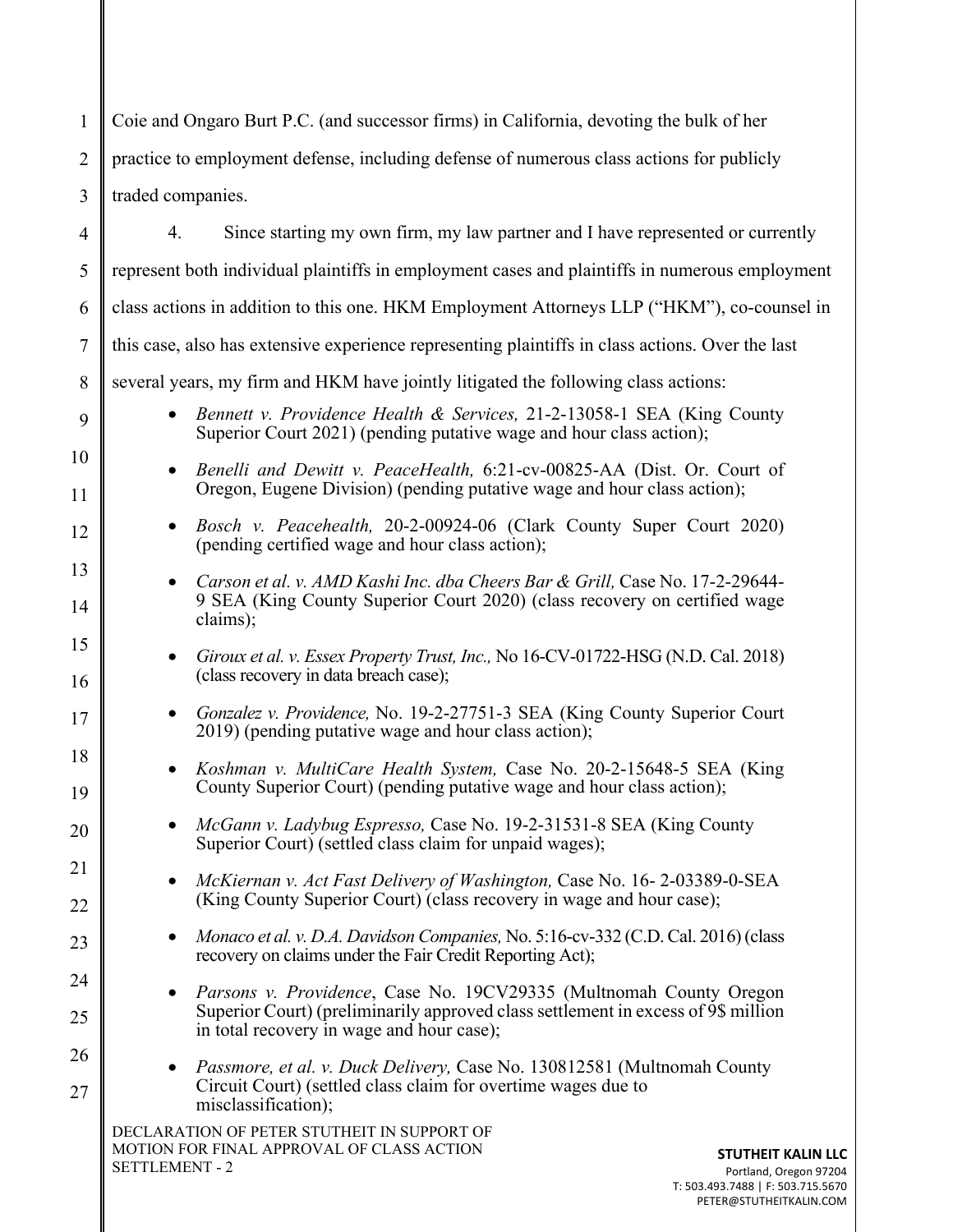| 1                   | Reese v. NPSG Global LLC, No. 2:19-CV-00209-JCM-NJK (D. Nev. 2019)<br>(pending conditionally certified FLSA collective action);                                                                               |  |  |  |
|---------------------|---------------------------------------------------------------------------------------------------------------------------------------------------------------------------------------------------------------|--|--|--|
| $\overline{2}$<br>3 | Sanchez et al. v. Retail Merchandising Services, Inc., No. 37-2017-12029 (San Diego<br>$\bullet$<br>Superior Court 2018) (class recovery on state wage claims);                                               |  |  |  |
| 4                   | Smith et al. v. G.C. Micro Corp., No SCV-255394 (Sonoma County Superior Court<br>$\bullet$                                                                                                                    |  |  |  |
| 5                   | 2016) (class recovery on wage and hour claims);                                                                                                                                                               |  |  |  |
| 6                   | Steeb v. Overlake Hospital Medical Center, Case No. 15-2-16399-0 SEA (King<br>$\bullet$<br>County Circuit Court) (certified wage and hour class action);                                                      |  |  |  |
| 7<br>8              | Stevenson et al. v. Pactera Technologies, Inc., No. 16-2-3148-0 (King County<br>$\bullet$<br>Superior Court 2017) (class recovery on claims for misclassification of independent<br>contractors);             |  |  |  |
| 9                   | Wright v. Lyft, Case No. 2:14-CV-00421 (W.D. Wash.) (class recovery on<br>claim for violations of Washington and Federal law for sending unwanted text                                                        |  |  |  |
| 10                  | messages);                                                                                                                                                                                                    |  |  |  |
| 11                  | <i>Yi v. The Kroger Co.</i> , Case No. 14-2-19935-0 SEA (King County Superior<br>Court) (class recovery of over \$4 million for approximately 14,000 in certified                                             |  |  |  |
| 12                  | wage class action); and                                                                                                                                                                                       |  |  |  |
| 13                  | Zindel v. El Gaucho Seattle, LLC et al., Case No. 20-2-13850-9 SEA (King<br>$\bullet$<br>County Superior Court) (pending putative wage and hour class action).                                                |  |  |  |
| 14                  | 5.<br>My co-counsel and I undertook significant risk in agreeing to litigate this case.                                                                                                                       |  |  |  |
| 15                  | We filed this case in September 2019. We took the case on a contingency fee basis and agreed to                                                                                                               |  |  |  |
| 16                  | front all litigation costs. The claims in this case presented significant legal and factual                                                                                                                   |  |  |  |
| 17                  | challenges. Based on our extensive experience litigating class action cases, we concluded that                                                                                                                |  |  |  |
| 18<br>19            | this settlement is in the best interest of Class Members.                                                                                                                                                     |  |  |  |
| 20                  | I declare under penalty of perjury under the laws of the state of Washington that the                                                                                                                         |  |  |  |
| 21                  | foregoing is true and correct.                                                                                                                                                                                |  |  |  |
| 22                  |                                                                                                                                                                                                               |  |  |  |
| 23                  | DATED this 5th day of November, 2021 at Portland, Oregon.                                                                                                                                                     |  |  |  |
| 24                  | /s/ Peter Stutheit<br>Peter Stutheit                                                                                                                                                                          |  |  |  |
| 25                  | <b>STUTHEIT KALIN LLC</b>                                                                                                                                                                                     |  |  |  |
| 26                  |                                                                                                                                                                                                               |  |  |  |
| 27                  |                                                                                                                                                                                                               |  |  |  |
|                     | DECLARATION OF PETER STUTHEIT IN SUPPORT OF<br>MOTION FOR FINAL APPROVAL OF CLASS ACTION<br><b>STUTHEIT KALIN LLC</b><br><b>SETTLEMENT - 3</b><br>Portland, Oregon 97204<br>T: 503.493.7488   F: 503.715.5670 |  |  |  |

PETER@STUTHEITKALIN.COM